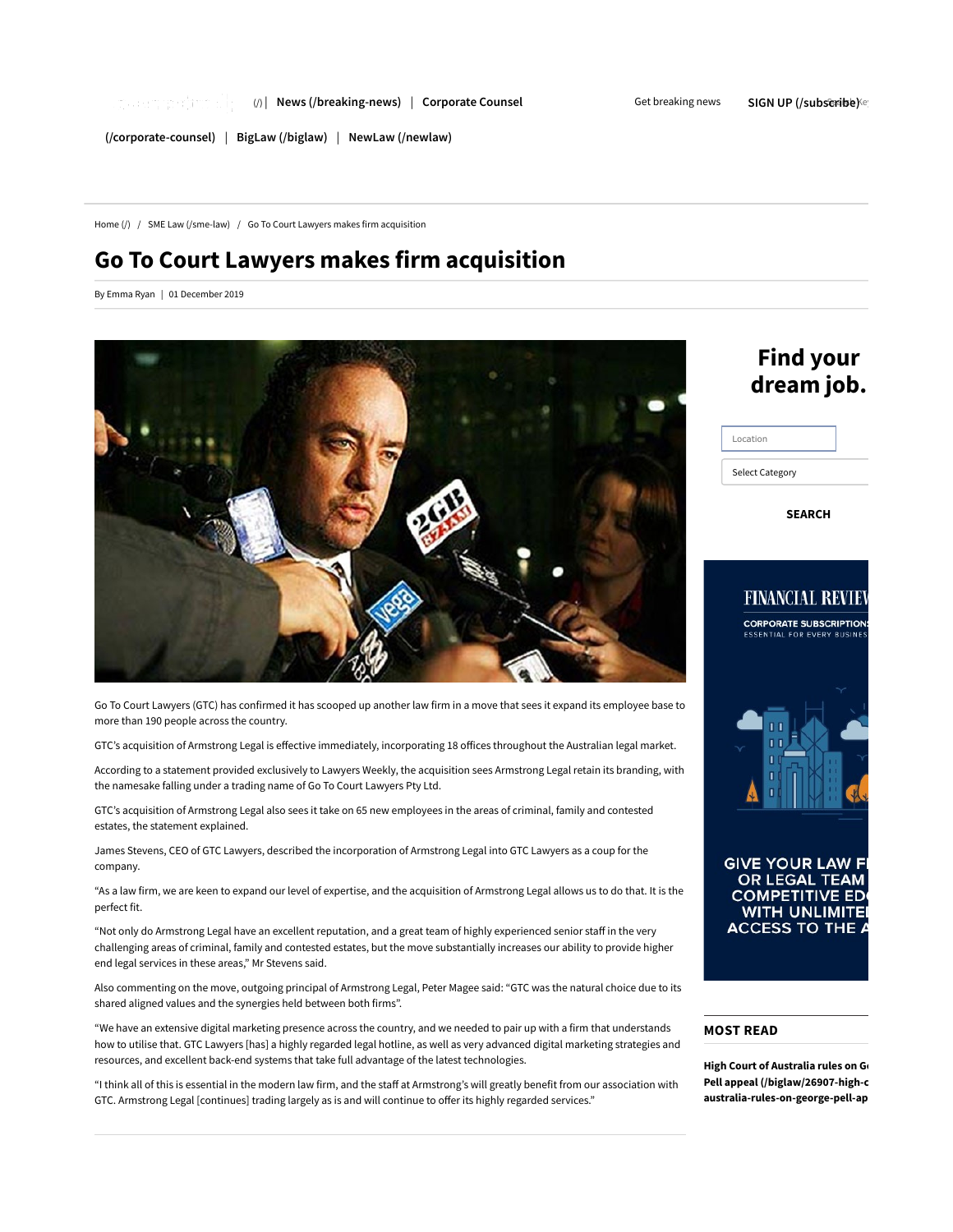SME Law  $\mathbf{f}$  (https://www.facebook.com/sharer.php? u=https://www.lawyersweekly.com.au/sme-law/27018 go-to-court-lawyers-makes-firm-acquisition) ♥ (https://twitter.com/intent/tweet? (/corporate-counsel) | BigLaw (/biglaw) | NewLaw (/newlaw) url=https://www.lawyersweekly.com.au/smelaw/27018-go-to-court-lawyers-makes-firm-acquisition) in (https://www.linkedin.com/cws/share? url=https://www.lawyersweekly.com.au/smelaw/27018-go-to-court-lawyers-makes-firm-acquisition)  $(|y|$  News (/breaking-news)

### 0 Comments

Join the discussion

There are no comments yet.

**Principal Partner** LOD

ARE YOU AN IN-HOUSE LAWYER?

# BREAKING NEWS

Be the first to hear the latest developments across the legal profession

> SIGN UP (/subscribe)

### LATEST

(/biglaw/27044-gender-is-at-playin-workplace-sexual-harassmentcomplaints)

'Gender is at play' in workplace sexual harassment complaints (/sme-law/27042-sparkesappoints-2-new-board-members) Sparkes appoints 2 new

board members

(/sme-law/27047-homophobiacan-arise-at-any-level-of-anorganisation)

'Homophobia can arise at any level of an organisation'

(/biglaw/27046-qld-floodvictims-to-be-compensatedfollowing-class-action-win)

Qld flood victims to be compensated following class action win

RELATED ARTICLES

Sparkes appoints 2 new board members (/sme-law/27042-sparkes-appoints-2 new-board-members)

Class action filed against Woolworths by 7,000 employees for \$620m in unpaid wages (/sme-law/27035-class-actionfiled-against-woolworths-by-7-000 employees-for-620m-in-unpaid-wages)

'Homophobia can arise at any level of an organisation' (/sme-law/27047 homophobia-can-arise-at-any-level-ofan-organisation)

More than 1 in 5 delayed invoices are sent to the wrong address (/smelaw/27028-more-than-1-in-5-delayedinvoices-are-sent-to-the-wrong-address)

DWF absorbs McDonald Johnson L Get breaking news<br><sub>3W</sub>/27018-<br>Search We**glaw/26946-dwf-absorbs-mcd** johnson-lawyers)

> Women in Law 2019 winners revea (/biglaw/26977-women-in-law-20 winners-revealed)

> Melbourne principal reprimanded \$5k for unsatisfactory professiona conduct (/sme-law/26959-melbou principal-reprimanded-fined-5k-f unsatisfactory-professional-cond

> NSW solicitor found guilty of profe misconduct for falsifying docume (/biglaw/27021-nsw-solicitor-four guilty-of-professional-misconduc falsifying-documents)



## LATEST STORIES

OPINION

Queensland mandate: panel law firms must a the pro bono target (/s law/12-homepage/opinion/26912 queensland-mandate: panel-law-firms-mustachieve-the-pro-bono target)

#### OPINION

Don't burn your bridge (/sme-law/12-homepage/opinion/26998-c burn-your-bridges)

### OPINION

Executive leadership s Nature or nurture? (/s law/12-homepage/opinion/26951 executive-leadership-s nature-or-nurture)